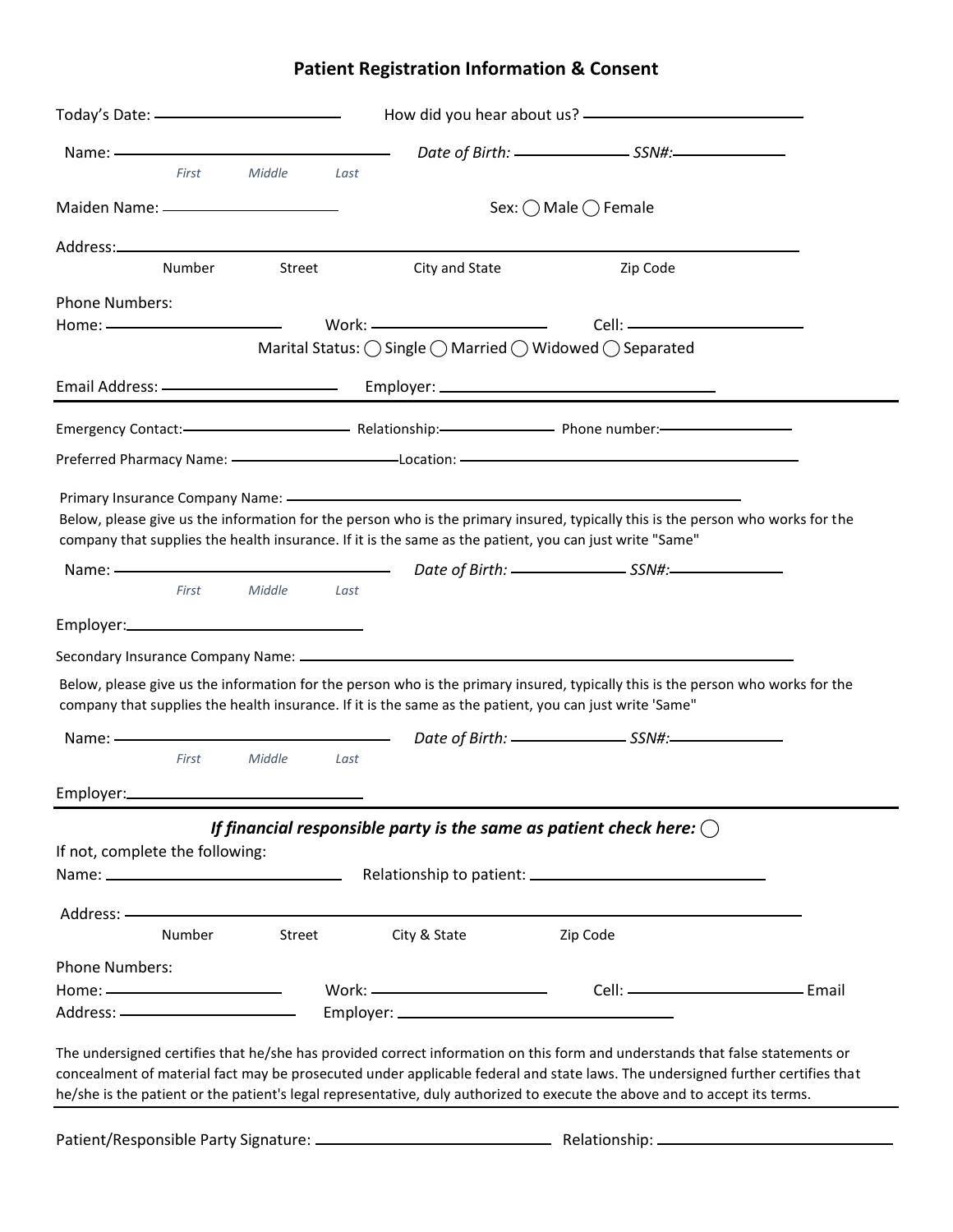## Financial Policy

| Patient Name: |  | Date: |
|---------------|--|-------|
|---------------|--|-------|

Thank you for choosing Mansilla Medical Practice as your primary care provider. We are committed to providing you with quality and affordable health care. Please read this payment policy, ask us any question you may have, and sign in the space provided. A copy will be provided to you upon request.

- I. Insurance. We participate in most insurance plans, including Medicare. If you are not insured by a plan, we do business with, payment in full is expected at each visit. If you are insured by a plan we do business with but do not have an up-to date insurance card, payment in full for each visit is required until we can verify your coverage. Knowing your insurance benefits is your responsibility. Please contact your insurance company with any questions you may have regarding your coverage.
- 2. Co-Payments and deductibles. All co-payments and deductibles must be paid at the time of service. If you have a policy that includes a deductible that has not been met, we will collect an upfront amount of \$85 towards your deductible. This arrangement is part of your contract with your insurance company. Failure on our part to collect co-payments and deductibles from patients can be considered insurance fraud. Please help us uphold the law by paying your co-payments each visit.
- 3. Non-covered services. Please be aware that some and perhaps all of the services you receive may be non-covered or not considered reasonable or necessary by Medicare or other insurers. You must pay for these services in full at the time of visit.
- 4. Proof of insurance. All patients must complete our patient information form before seeing the doctor. We must obtain a copy of your driver's license and current valid insurance card to provide proof of insurance. If you fail to provide us with the correct insurance information in a timely manner, you may be responsible for the balance of the claim.
- 5. Claims submission. We will submit your claims and assists you in any way we reasonable can to help get your claims paid. Your insurance company may need you to supply certain information directly. It is your responsibility to comply with their request. Please be aware that the balance of your claim is your responsibility whether or not your insurance company pays your claim. Your insurance benefit is a contract between you and your insurance company, we are not part to that contract.
- 6. Coverage changes. If your insurance changes, please notify us before your next visit so we can make the appropriate changes to help you receive your maximum benefits. If your insurance company does not pay your claim in 45 days, the balance will automatically be billed to you.
- 7. Nonpayment. If your account is over 60 days past due, you will receive a letter stating that you have 20 days to pay your account in full. Partial payments will not be accepted unless otherwise negotiated. Please be aware that if a balance remains unpaid, we may refer your account to a collection agency and you and your immediate family members may be discharged from this practice. If this is to occur, you will be notified by regular and certified mail that you have 30 days to find alternative medical care. During that 30-day period, our providers will only be able to treat you on an emergency basis.
- 8. Collections. The undersigned agrees, whether signing as the patient or patient's representative, to accept payment responsibility for medical services not covered by insurance benefits and in the event of default, agrees to pay all costs associated with collection activities made to enforce payment, including attorney and collection agencies not to exceed 33.3%.
- 9. Missed Appointments. Our policy is to charge for missed appointments not canceled within 24 hours advanced notice. These charges will be your responsibility and billed directly to you. Please help us serve you better by keeping your regularly scheduled appointments.

Our practice is committed to providing the best treatment to our patients. Our prices are representative of the usual and customary charges for our area. Thank you for your understanding of our payment policy. Please let us know if you have any questions or concerns.

I have read and understand the payment policy and agree to abide by its guidelines:

Patient or Responsible Party's Signature: Date: